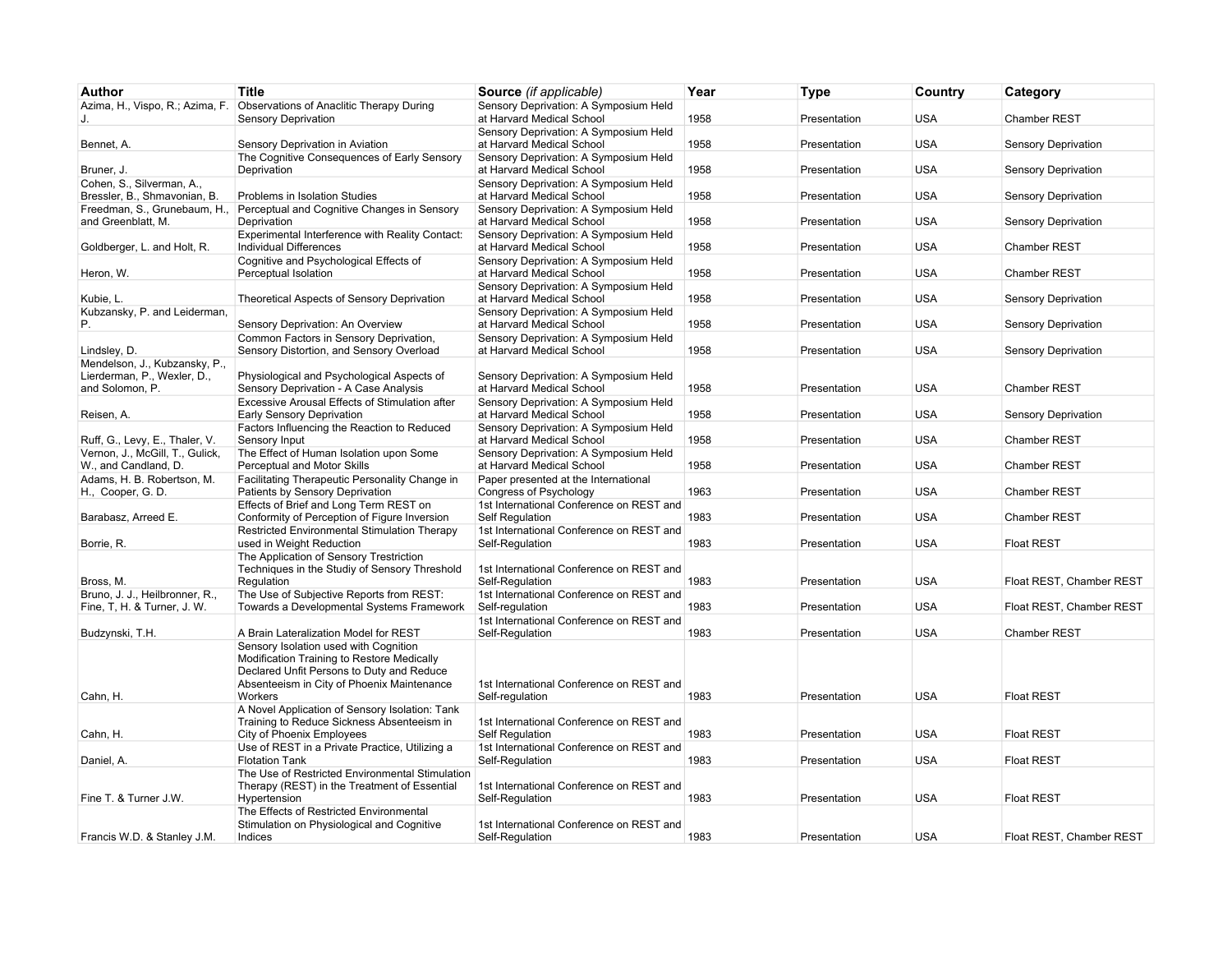| Author                                             | <b>Title</b>                                                                                                                                                        | Source (if applicable)                                      | Year | <b>Type</b>  | Country    | Category                 |
|----------------------------------------------------|---------------------------------------------------------------------------------------------------------------------------------------------------------------------|-------------------------------------------------------------|------|--------------|------------|--------------------------|
| Hunt, T.                                           | Naming an Unknown World: The Changes in<br>Perceived Meaning in Voluntary Subjects after<br>Repeated Use of the "Isolation Tank" Flotation<br>Environment           | 1st International Conference on REST and<br>Self-Regulation | 1983 | Presentation | <b>USA</b> | <b>Float REST</b>        |
|                                                    | REST in a Comprehensive Holistic Health                                                                                                                             | 1st International Conference on REST and                    |      |              |            |                          |
| Hunt, T. & Poznak, J.                              | <b>Center Facility</b>                                                                                                                                              | Self-Requlation                                             | 1983 | Presentation | <b>USA</b> | Float REST, Chamber REST |
| Jacobs G.D., Kemp J.C.,<br>Keane K.M.& Belden A.D. | A Preliminary Clinical Outcome Study on a<br>Hospital Based Stress Management Program<br>Utilizing Flotation REST Biofeedback                                       | 1st International Conference on REST and<br>Self-Regulation | 1983 | Presentation | <b>USA</b> | <b>Float REST</b>        |
| Jacobs, G., Stanley, J.M.,<br>Heilbronner, R.      | The Effects of Short-Term Flotation REST on<br>Relaxation: A Controlled Study                                                                                       | 1st International Conference on REST and<br>Self Regulation | 1983 | Presentation | <b>USA</b> | <b>Float REST</b>        |
| O'Leary, D., Heilbronner, R.                       | Floatation REST and Information Processing: A<br>Reaction-Time Study                                                                                                | 1st International Conference on REST and<br>Self-Requlation | 1983 | Presentation | <b>USA</b> | <b>Float REST</b>        |
| Ramirez Monzon, C.                                 | REST and Smoking Cessation in a Latin<br><b>American Country</b>                                                                                                    | 1st International Conference on REST and<br>Self Regulation | 1983 | Presentation | Columbia   | <b>Chamber REST</b>      |
|                                                    | <b>Restricted Environmental Stimulation:</b>                                                                                                                        | 1st International Conference on REST and                    |      |              |            |                          |
| Suedfeld, P.                                       | Technique/Therapy/Transcendence                                                                                                                                     | Self-Regulation                                             | 1983 | Presentation | Canada     | Float REST, Chamber REST |
| Taylor, T.                                         | Learning Studies for Higher Cognitive Levels in a 1st International Conference on REST and<br>Short-term Sensory Isolation Environment                              | <b>Self Requlation</b>                                      | 1983 | Presentation | <b>USA</b> | <b>Float REST</b>        |
|                                                    | The Effects of Flotation Restricted                                                                                                                                 |                                                             |      |              |            |                          |
| Taylor, T.                                         | Environmental Stimulation Therapy on Learning:<br>Subjective Evaluation and EEG Measurements                                                                        | 1st International Conference on REST and<br>Self-Requlation | 1983 | Presentation | <b>USA</b> | <b>Float REST</b>        |
|                                                    | Hormonal Changes Associated with Restricted                                                                                                                         | 1st International Conference on REST and                    |      |              |            |                          |
| Turner J.W. & Fine T.H.                            | <b>Environmental Stimulation Therapy</b>                                                                                                                            | Self-Requlation                                             | 1983 | Presentation | <b>USA</b> | <b>Float REST</b>        |
|                                                    | The Common Therapeautic Elements and<br>Procedural Components in Self-Hypnosis and                                                                                  | 1st International Conference on REST and                    |      |              |            |                          |
| Wickramsekera, I.                                  | other Stress Reduction Techniques                                                                                                                                   | Self-Regulation                                             | 1983 | Presentation | <b>USA</b> | Chamber REST             |
| Turner, J. W., & Fine, T. H.                       | REST-Assisted Relaxation and Chronic Pain                                                                                                                           | XXIII International Congress of<br>Psychology               | 1984 | Presentation | <b>USA</b> | <b>Float REST</b>        |
| Adams, H. B., Cooper, G. D., &<br>Scott, J. C.     | REST and reduced alcohol consumption                                                                                                                                | 2nd International Conference on REST                        | 1985 | Presentation | <b>USA</b> | <b>Chamber REST</b>      |
| Baker, D.A.                                        | The Effects of REST and Hemispheric<br>Synchronization Compared to the Effects of<br>REST and Guided Imagery on the Enhancement<br>of Creativity in Problem-Solving | 2nd International Conference on REST                        | 1985 | Presentation | <b>USA</b> | <b>Float REST</b>        |
| Barabasz, A.F. & Barabasz, M. Stimulation Research | Controlling Experimental and Situational<br>Demand Variables in Restricted Environmental                                                                            | 2nd International Conference on REST                        | 1985 | Presentation | <b>USA</b> | Chamber REST             |
| Bross, M.                                          | A Cybernetic Model of Restricted Environmental<br><b>Stimulation Effects</b>                                                                                        | 2nd International Conference on REST                        | 1985 | Presentation | <b>USA</b> | Float REST, Chamber REST |
|                                                    | The Effect of Flotation REST on EMG                                                                                                                                 |                                                             |      |              |            |                          |
| Fine T.& Turner J.W.                               | Biofeedback and Plasma Cortisol<br>Body-Centered Therapies: A Holographic                                                                                           | 2nd International Conference on REST                        | 1985 | Presentation | <b>USA</b> | <b>Float REST</b>        |
| Hunt, T.                                           | Paradigm for Understanding REST                                                                                                                                     | 2nd International Conference on REST                        | 1985 | Presentation | <b>USA</b> | Float REST, Chamber REST |
| Koula, G., Kemp, J., Keane, K.,                    | Replication of a Clinical Outcome Study on a<br>Hospital-Based Stress Management and<br>Behavioral Medicine Program Utilizing Flotation                             |                                                             |      |              |            |                          |
| and Belden, A.                                     | <b>REST</b> and Biofeedback                                                                                                                                         | 2nd International Conference on REST                        | 1985 | Presentation | <b>USA</b> | <b>Float REST</b>        |
| Mahoney, M.J.                                      | REST and Change: Reflections on Process<br>Research                                                                                                                 | 2nd International Conference on REST                        | 1985 | Presentation | <b>USA</b> | <b>Chamber REST</b>      |
|                                                    | Integrating Modern Physics, Psychobiology and<br>REST: an Amusing Synthesis Derived from                                                                            |                                                             |      |              |            |                          |
| Schwartz, G.                                       | <b>Systems Theory</b><br>REST and the Enhancement of Sports                                                                                                         | 2nd International Conference on REST                        | 1985 | Presentation | <b>USA</b> | <b>Chamber REST</b>      |
| Stanley J., Mahoney M., &<br>Reppert S.            | Performance: A Panel Presentation and<br><b>Discussion</b>                                                                                                          | 2nd International Conference on REST                        | 1985 | Presentation | <b>USA</b> | <b>Float REST</b>        |
|                                                    | REST Research: The Past Few Years &                                                                                                                                 |                                                             |      |              |            |                          |
| Suedfeld, P.                                       | Perhaps the Next Few                                                                                                                                                | 2nd International Conference on REST                        | 1985 | Presentation | Canada     | Float REST, Chamber REST |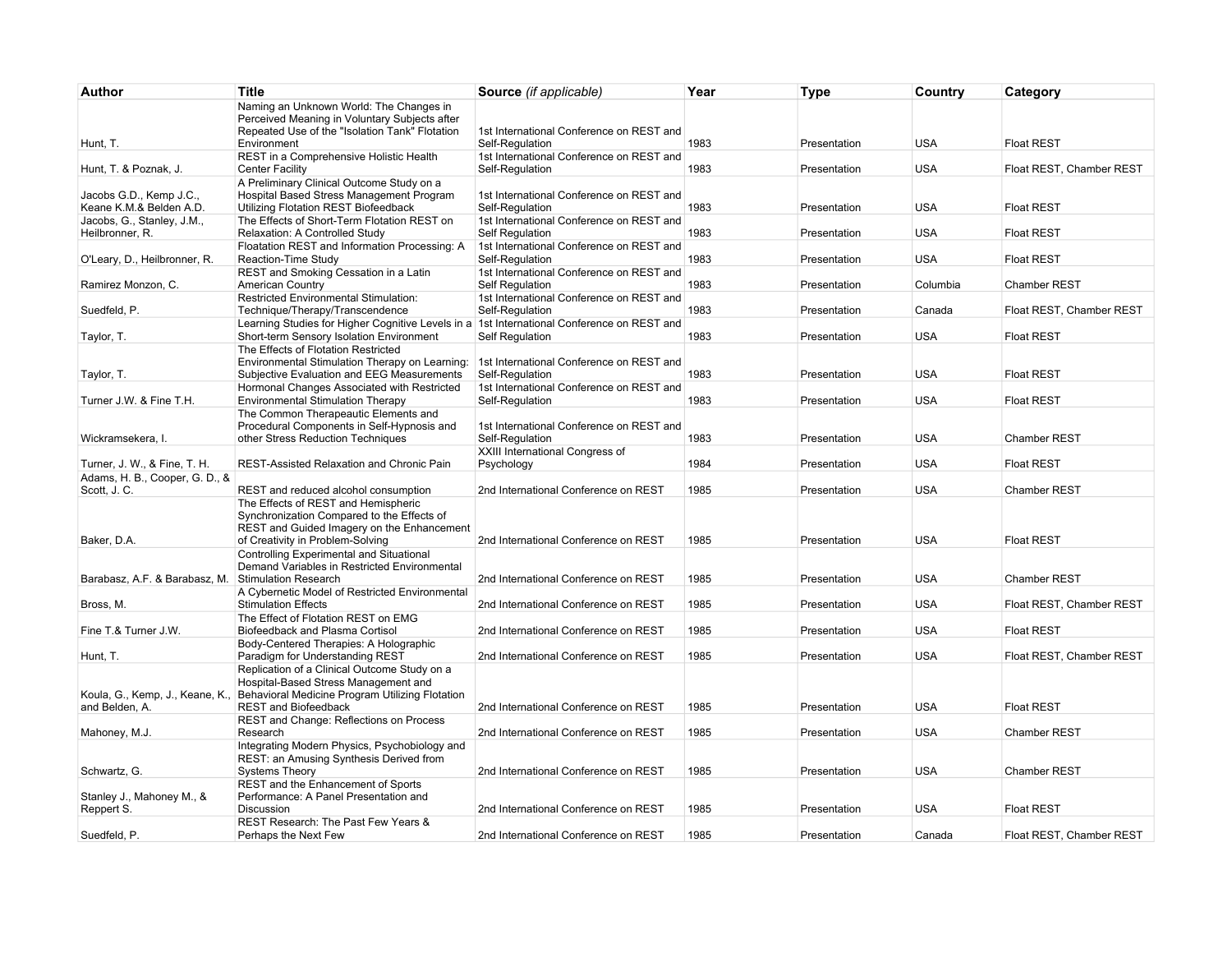| Author                                        | <b>Title</b>                                                                                                     | Source (if applicable)               | Year | <b>Type</b>  | Country    | Category                 |
|-----------------------------------------------|------------------------------------------------------------------------------------------------------------------|--------------------------------------|------|--------------|------------|--------------------------|
|                                               | Restricted Environmental Stimulation Therapy                                                                     |                                      |      |              |            |                          |
| Suedfeld, P.                                  | (REST) as a Treatment for Autistic Children<br>Effects of Biobehaviorally Assisted Relaxation                    | 2nd International Conference on REST | 1985 | Presentation | <b>USA</b> | <b>Chamber REST</b>      |
|                                               | Therapy on Blood Pressure and Hormone Levels                                                                     |                                      |      |              |            |                          |
| Turner, J., Fine, T., McGrady,                | and Their Variation in Normotensives and                                                                         |                                      |      |              |            |                          |
| A., Higgins, J.                               | <b>Essential Hypertensives</b>                                                                                   | 2nd International Conference on REST | 1985 | Presentation | <b>USA</b> | <b>Float REST</b>        |
| Adams, H.B.                                   | The Incredible History of REST Technology<br>The Use of REST in the Enhancement of Sports                        | 3rd International Conference on REST | 1987 | Presentation | <b>USA</b> | Chamber REST             |
| Baker, D.A.                                   | Performance-Tennis                                                                                               | 3rd International Conference on REST | 1987 | Presentation | <b>USA</b> | <b>Float REST</b>        |
| Barabasz M., O'Neill M. &                     |                                                                                                                  |                                      |      |              |            |                          |
| Scoggin, G.                                   | The Physiological Panic Button: New Data<br>Data vs Drama: Introductory Psychology                               | 3rd International Conference on REST | 1987 | Presentation | <b>USA</b> | Chamber REST             |
| Coren, S., Suedfeld P.                        | Textbook's View of REST Research                                                                                 | 3rd International Conference on REST | 1987 | Presentation | <b>USA</b> | Float REST, Chamber REST |
|                                               | The Presence or Absence of Light in the REST                                                                     |                                      |      |              |            |                          |
| Ewy, G., Sershon, P.,                         | Experience: Effects on Plasma Cortisol, Blood                                                                    |                                      |      |              |            |                          |
| Freundlich, T.                                | Pressure and Mood                                                                                                | 3rd International Conference on REST | 1987 | Presentation | <b>USA</b> | <b>Float REST</b>        |
|                                               | Goldstein, D.D. & Jessen, W.E. Flotation Effect on Premenstrual Syndrome<br>Potential Applications of Restricted | 3rd International Conference on REST | 1987 | Presentation | <b>USA</b> | <b>Float REST</b>        |
|                                               | Environmental Stimulus Therapy in Behavioral                                                                     |                                      |      |              |            |                          |
| Grunberg,, N.E.                               | Health                                                                                                           | 3rd International Conference on REST | 1987 | Presentation | <b>USA</b> | Float REST, Chamber REST |
|                                               | The Critical Role of Personality and<br>Organizational Factors as Determinants of                                |                                      |      |              |            |                          |
|                                               | Reactions to Restricted and Stressful                                                                            |                                      |      |              |            |                          |
| Helmreich, R.L.                               | Environments                                                                                                     | 3rd International Conference on REST | 1987 | Presentation | <b>USA</b> | Long term isolation      |
| Jessen, W. E.                                 | In-tank Floatation Therapy                                                                                       | 3rd International Conference on REST | 1987 | Presentation | <b>USA</b> | <b>Float REST</b>        |
|                                               | Enhancing Hypnotizability: Differential Effects of<br>Flotation                                                  |                                      |      |              |            |                          |
| Kaplan, G. and Barabasz, A.                   | REST and Progressive Muscle Relaxation                                                                           | 3rd International Conference on REST | 1987 | Presentation | <b>USA</b> | <b>Float REST</b>        |
|                                               | Applications of Flotation REST in Personal                                                                       |                                      |      |              |            |                          |
| Mahoney M.J.                                  | Development                                                                                                      | 3rd International Conference on REST | 1987 | Presentation |            | <b>Float REST</b>        |
| Malowitz, R., Tortora, T. &                   | Effects of Floating in a Saturated Epsom Salts<br>Solution Disinfected with Bromine on the Aerobic               |                                      |      |              |            |                          |
| Lehmann, C.A.                                 | Microbial Flora of the Skin                                                                                      | 3rd International Conference on REST | 1987 | Presentation | <b>USA</b> | <b>Float REST</b>        |
|                                               | Psychophysiological Regulation of Blood                                                                          |                                      |      |              |            |                          |
| McGrady, A.<br>Melchiori, L.G. & Barabasz, A. | Pressure<br>Effects of Flotation REST on Simulated                                                               | 3rd International Conference on REST | 1987 | Presentation | <b>USA</b> | <b>Float REST</b>        |
|                                               | Instrument Flight Performance                                                                                    | 3rd International Conference on REST | 1987 | Presentation | <b>USA</b> | <b>Float REST</b>        |
| Mereday, C., Lehman, C. &                     | Flotation For The Management of Rheumatoid                                                                       |                                      |      |              |            |                          |
| Borrie, R.                                    | Arthritis                                                                                                        | 3rd International Conference on REST | 1987 | Presentation | <b>USA</b> | <b>Float REST</b>        |
| Metcalfe, J. & Suedfeld, P.                   | Enhancing the Creativity of Psychologists<br>Through Flotation REST                                              | 3rd International Conference on REST | 1987 | Presentation | Canada     | <b>Float REST</b>        |
|                                               | <b>Effects of Restricted Environmental Stimulation</b>                                                           |                                      |      |              |            |                          |
| Miller, M.F. & Barabasz, M.                   | on Inversion Perception                                                                                          | 3rd International Conference on REST | 1987 | Presentation | <b>USA</b> | <b>Float REST</b>        |
|                                               | Six Months in the Tank: The Long-Term Effects<br>of Flotation Isolation on State Anxiety, Hostility              |                                      |      |              |            |                          |
| Pudvah, M.B. & Rzewnicki, R.                  | and Depression                                                                                                   | 3rd International Conference on REST | 1987 | Presentation | Canada     | <b>Float REST</b>        |
| Ramirez, C.E., Suedfeld, P.,                  | Potential Beneficial Effect of REST on Patients                                                                  |                                      |      |              |            |                          |
|                                               | Remick, R.A. & Fleming, J.A.E. with Electroconvulsive Therapy                                                    | 3rd International Conference on REST | 1987 | Presentation | Canada     | Chamber REST             |
|                                               | REST for Muscle Contraction Headaches: A<br>Comparison of Two REST Environments                                  |                                      |      |              |            |                          |
| Rzewnicki, R., Wallbaum, A.B.                 | Combined with Progressive Muscle Relaxation                                                                      |                                      |      |              |            |                          |
| C., Steel, H. & Suedfeld, P.                  | Training                                                                                                         | 3rd International Conference on REST | 1987 | Presentation | Canada     | <b>Float REST</b>        |
| Suedfeld, P.                                  | Distress, No Stress, Anti-Stress, Eustress:<br>Where Does REST Fit In?                                           | 3rd International Conference on REST | 1987 | Presentation | Canada     | Float REST, Chamber REST |
|                                               | Restricted Environmental Stimulation, Relaxation                                                                 |                                      |      |              |            |                          |
|                                               | Therapy, Social Support and Mental Imagery as                                                                    |                                      |      |              |            |                          |
| Tikalsky, F.D.                                | a Treatment Regimen in Breast Cancer<br>Restricted Environmental Stimulation Influences                          | 3rd International Conference on REST | 1987 | Presentation |            | Float REST, Chamber REST |
| Turner, J., Fine, T.                          | Plasma Cortisol Levels and Their Variability                                                                     | 3rd International Conference on REST | 1987 | Presentation | <b>USA</b> | <b>Float REST</b>        |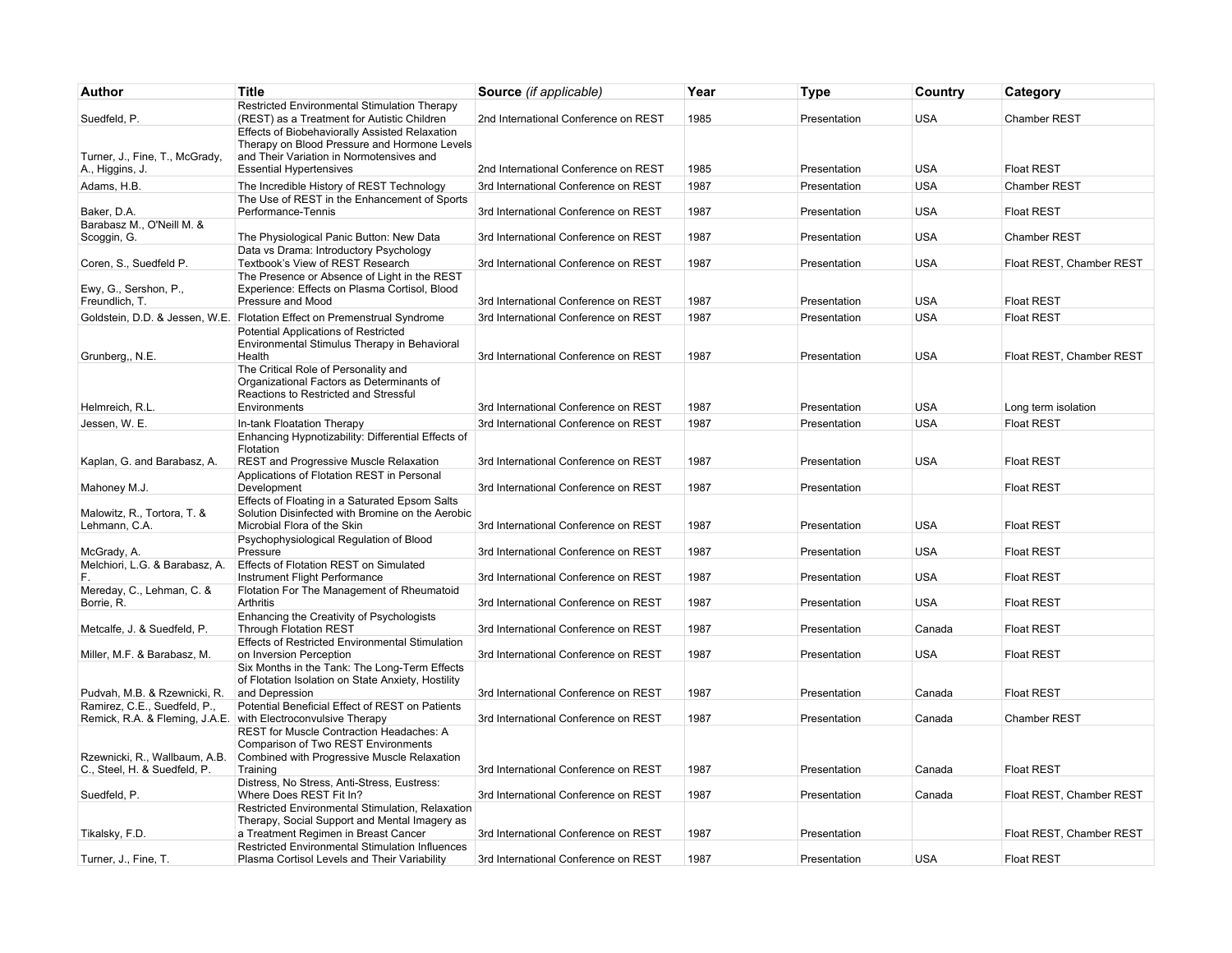| Author                                               | <b>Title</b>                                                                                                                                                               | Source (if applicable)               | Year | <b>Type</b>  | Country    | Category                   |
|------------------------------------------------------|----------------------------------------------------------------------------------------------------------------------------------------------------------------------------|--------------------------------------|------|--------------|------------|----------------------------|
|                                                      | Short-Term Exposure to REST: Enhancement                                                                                                                                   |                                      |      |              |            |                            |
| Atkinson, R.                                         | Performance on a Signal-Detection Task.                                                                                                                                    | 4th International Conference on REST | 1990 | Presentation | <b>USA</b> | <b>Float REST</b>          |
| Ballard, E.                                          | REST in the Treatment of Persistent<br>Psychophysiological Insomnia                                                                                                        | 4th International Conference on REST | 1990 | Presentation | <b>USA</b> | <b>Float REST</b>          |
| Dyer, R.                                             | Barabasz M., Barabasz A. F. & Chamber REST Reduces Alcohol Consumption:<br>3, 6, 12 and 24 Hour Sessions                                                                   | 4th International Conference on REST | 1990 | Presentation | <b>USA</b> | <b>Chamber REST</b>        |
| Barabasz, A., Barabasz, M.,<br>Dyer, R. & Rather, N. | Effects of Chamber REST, Flotation REST and<br>Relaxation on Transient Mood State                                                                                          | 4th International Conference on REST | 1990 | Presentation | <b>USA</b> | Chamber REST               |
| Barabasz, A.F. & Barabasz, M. Eating Disorders       | REST: A Key Facilitator in the Treatment of                                                                                                                                | 4th International Conference on REST | 1990 | Presentation | <b>USA</b> | <b>Chamber REST</b>        |
| Barabasz, A.F. & Barabasz, M. Hypnosis and REST      | Treatment of Trichotillomania and Smoking with                                                                                                                             | 4th International Conference on REST | 1990 | Presentation | <b>USA</b> | Chamber REST               |
|                                                      | Flotation REST, Physical Therapy and                                                                                                                                       |                                      |      |              |            |                            |
| Friedman M.                                          | Borrie R., Dana J., Perry, S., & Psychological Intervention in the Treatment of<br><b>Physical Disabilities</b>                                                            | 4th International Conference on REST | 1990 | Presentation | <b>USA</b> | <b>Float REST</b>          |
| Bross, M.                                            | A Cybernetic Model of Restricted Environmental<br><b>Stimulation Effects</b>                                                                                               | 4th International Conference on REST | 1990 | Presentation | <b>USA</b> | Float REST, Chamber REST   |
|                                                      | Slow REST or Fast Drugs: Meditation or                                                                                                                                     |                                      |      |              |            |                            |
| Brownfield, C.                                       | Medication<br>Psychological Comparisons of REST and                                                                                                                        | 4th International Conference on REST | 1990 | Presentation | <b>USA</b> | Float REST, Chamber REST   |
| Crawford, H.                                         | Hypnosis: Implications for FutureResearch                                                                                                                                  | 4th International Conference on REST | 1990 | Presentation | <b>USA</b> | <b>Float REST</b>          |
| DiRito, D.                                           | Motivational Factors in Alcohol Consumption:<br><b>Extending Hull's Model</b>                                                                                              | 4th International Conference on REST | 1990 | Presentation | <b>USA</b> | Float REST, Chamber REST   |
| Dyer, R., Barabasz, A. F. &<br>Barabasz, M.          | Twenty-Four Hours of Chamber REST Produces<br>Specific Food Aversions in Obese Females                                                                                     | 4th International Conference on REST | 1990 | Presentation | <b>USA</b> | <b>Chamber REST</b>        |
|                                                      | Differential Effects of Wet and Dry Flotation                                                                                                                              |                                      |      |              |            |                            |
| Fine, T., Mills, D. Turner, J.                       | REST on EEG Frequency and Amplitude.                                                                                                                                       | 4th International Conference on REST | 1990 | Presentation | <b>USA</b> | Float REST, Dry Float REST |
| Harrison, J. & Barabasz, A.                          | REST as a Treatment for Children with Autism<br>The Critical Role of Personality and<br>Organizational Factors as Determinants of<br>Reactions to Restricted and Stressful | 4th International Conference on REST | 1990 | Presentation | <b>USA</b> | Chamber REST               |
| Helmreich, R.L.                                      | Environments                                                                                                                                                               | 4th International Conference on REST | 1990 | Presentation | <b>USA</b> | Long term isolation        |
| Jessen W.                                            | The Effects of Consecutive Floats and their<br>Timing on Premenstrual Syndrome                                                                                             | 4th International Conference on REST | 1990 | Presentation | <b>USA</b> | <b>Float REST</b>          |
| Jessen, W.                                           | Flotation Effects on Premenstrual Syndrome                                                                                                                                 | 4th International Conference on REST | 1990 | Presentation | <b>USA</b> | <b>Float REST</b>          |
| McAlenay, P. & Barabasz, A.                          | Effects of Flotation REST and Visual Imagery on<br>Athletic Performance: Tennis                                                                                            | 4th International Conference on REST | 1990 | Presentation | <b>USA</b> | <b>Float REST</b>          |
| Mee, S.                                              | A Neo-Dissociation Conceptualization of REST                                                                                                                               | 4th International Conference on REST | 1990 | Presentation |            | Chamber REST               |
| Ruzyla-Smith, P. & Barabasz,                         | Effects of Flotation REST on the Immune<br>Response: T-Cells, B-Cells, Helper and                                                                                          |                                      |      |              |            |                            |
| А.                                                   | <b>Suppressor Cells</b>                                                                                                                                                    | 4th International Conference on REST | 1990 | Presentation | <b>USA</b> | <b>Float REST</b>          |
| Steel, G.                                            | Relaxed and Alert: Patterns of T-Wave<br>Amplitude and Heart Rate in a REST<br>Environment.                                                                                | 4th International Conference on REST | 1990 | Presentation | <b>USA</b> | <b>Float REST</b>          |
| Suedfeld, P.                                         | Stimulus and Theoretical Reductionism: What<br>Underlies REST Effects?                                                                                                     | 4th International Conference on REST | 1990 | Presentation | Canada     | Float REST, Chamber REST   |
|                                                      | Turner, J., DeLeon, A., Gibson, Effects of Flotation REST on Range Motion, Grip                                                                                            |                                      |      |              |            |                            |
| C., Fine, T.                                         | Strength and Pain in Rheumatoid Arthritis                                                                                                                                  | 4th International Conference on REST | 1990 | Presentation | <b>USA</b> | <b>Float REST</b>          |
| Turner, J., Fine, T.                                 | The Physiological Effects of Flotation REST                                                                                                                                | 4th International Conference on REST | 1990 | Presentation | <b>USA</b> | <b>Float REST</b>          |
| J., Nieland, P., Fine, T.                            | Turner, J., Gerard, W., Hyland, Effects of Wet and Dry Floatation on Blood<br>Pressure and Plasma Cortisol                                                                 | 4th International Conference on REST | 1990 | Presentation | <b>USA</b> | <b>Float REST</b>          |
| .T.H.                                                | Turner, J., Shroeder, H. & Fine   A Method for Continuous Blood Sampling During<br><b>Flotation REST</b>                                                                   | 4th International Conference on REST | 1990 | Presentation | <b>USA</b> | <b>Float REST</b>          |
| Wagaman, J. & Barabasz, A.                           | Flotation REST and Imagery in the Improvement<br>of Collegiate Athletic Performance: Basketball                                                                            | 4th International Conference on REST | 1990 | Presentation | <b>USA</b> | <b>Float REST</b>          |
|                                                      | A Model of the Common "Active Ingredient" in                                                                                                                               |                                      |      |              |            |                            |
| Wickramasekera, I.                                   | <b>Stress Reduction Techniques</b>                                                                                                                                         | 4th International Conference on REST | 1990 | Presentation | <b>USA</b> | Float REST. Chamber REST   |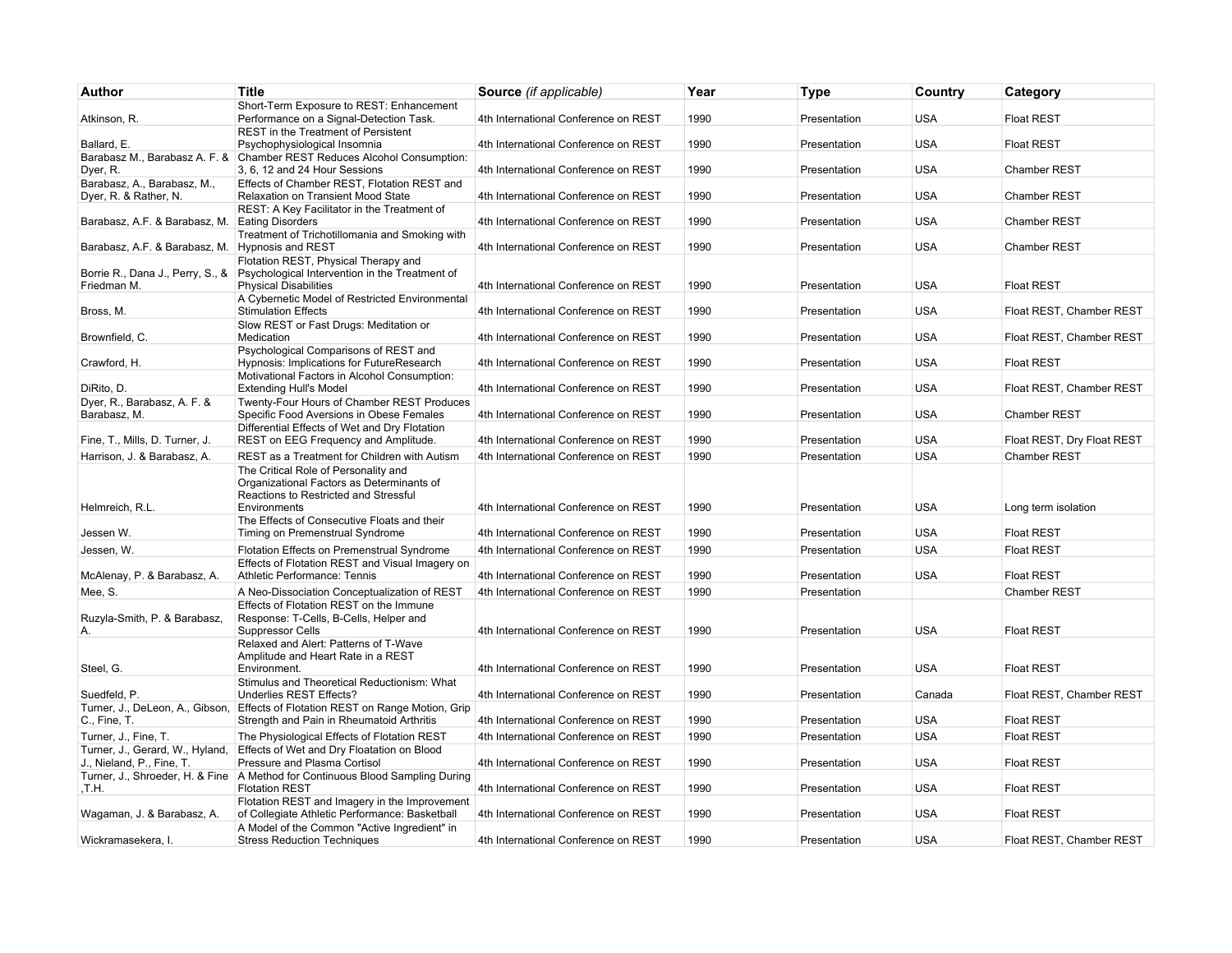| Author                           | <b>Title</b>                                                                                   | Source (if applicable)               | Year | <b>Type</b>  | Country     | Category                 |
|----------------------------------|------------------------------------------------------------------------------------------------|--------------------------------------|------|--------------|-------------|--------------------------|
|                                  | Enhanced Information Extraction in Hypnotically-                                               |                                      |      |              |             |                          |
| Atkinson, R.                     | Produced REST: Does Hypnotizability Moderate<br>SDT Performance?                               | 5th International Conference on REST | 1993 | Presentation | <b>USA</b>  | Float REST, Chamber REST |
| Barabasz, A., Suedfeld, P.,      | Enhancing Perceptual-Motor Accuracy Through                                                    |                                      |      |              |             |                          |
| Collier, D., Hartnett, B.        | <b>Flotation REST</b>                                                                          | 5th International Conference on REST | 1993 | Presentation | <b>USA</b>  | <b>Float REST</b>        |
|                                  | Effects of Dry Flotation REST on Transient Mood                                                |                                      |      |              |             |                          |
| Barabasz, M., Pallavi, N.        | <b>States</b><br>Improvement in the Right Hemispheric Functions                                | 5th International Conference on REST | 1993 | Presentation | <b>USA</b>  | Dry Float REST           |
| Barabasz, M., Raab, J.,          | after Immersion in a Flotation Tank: A Controlled                                              |                                      |      |              |             |                          |
| Gruezeller, J.                   | Investigation                                                                                  | 5th International Conference on REST | 1993 | Presentation | <b>USA</b>  | <b>Float REST</b>        |
|                                  | Flotation REST as Part of a Pain Management                                                    |                                      |      |              |             |                          |
| Borrie, R.                       | Program                                                                                        | 5th International Conference on REST | 1993 | Presentation | <b>USA</b>  | <b>Float REST</b>        |
|                                  | The Effects of Exposure and Personal Letters on                                                |                                      |      |              |             |                          |
| Coren, S., Suedfeld, P.          | the Treatment of REST in Introductory<br>Psychology Texts: Developments Since 1986             | 5th International Conference on REST | 1993 | Presentation | Canada      | Float REST, Chamber REST |
| Fine, T., Wegryn, J., Turner, J. | Effect of Flotation REST on UVMA                                                               | 5th International Conference on REST | 1993 | Presentation | <b>USA</b>  | <b>Float REST</b>        |
|                                  | Perceptual Closure and Restricted                                                              |                                      |      |              |             |                          |
|                                  | Environmental Stimulation: Evidence Against a                                                  |                                      |      |              |             |                          |
| Livesly, N.                      | Lateralization Hypothesis                                                                      | 5th International Conference on REST | 1993 | Presentation | <b>USA</b>  | Float REST, Chamber REST |
| Ruzyla-Smith, P., Barabasz,      | Hypnosis and Flotation REST: Immunological                                                     |                                      |      |              |             |                          |
| A., Barabasz, M., Warner, D.     | Effects                                                                                        | 5th International Conference on REST | 1993 | Presentation | <b>USA</b>  | <b>Float REST</b>        |
| Spence, N.                       | Effect of Subjects Expectancy on Arousal in<br><b>REST</b>                                     | 5th International Conference on REST | 1993 | Presentation | <b>USA</b>  | <b>Float REST</b>        |
|                                  | Convergent Multimodal Research in REST:                                                        |                                      |      |              |             |                          |
|                                  | Empirical Investigations of the Budzynski                                                      |                                      |      |              |             |                          |
| Suedfeld, P.                     | Hypothesis                                                                                     | 5th International Conference on REST | 1993 | Presentation | Canada      | <b>Float REST</b>        |
|                                  | An Information Processing System Anology for                                                   |                                      |      |              |             |                          |
|                                  | Conceptualization of the Roles of Hypnosis and                                                 |                                      |      |              |             |                          |
| Summerson, M.                    | REST within the Neodissociation Theory of<br><b>Divided Consciousness</b>                      | 5th International Conference on REST | 1993 | Presentation | <b>USA</b>  | <b>Float REST</b>        |
| Turner, J., Dewerth, M., Fine,   | Restricted Environmental Stimulation Increases                                                 |                                      |      |              |             |                          |
| T., Faulman, E.                  | Salivary IgA                                                                                   | 5th International Conference on REST | 1993 | Presentation | <b>USA</b>  | <b>Float REST</b>        |
|                                  | Absorption: Relationship to Psychological and                                                  |                                      |      |              |             |                          |
|                                  | Psycho-Physiological Responses to Flotation                                                    |                                      |      |              |             |                          |
| West. K.                         | <b>REST</b>                                                                                    | 5th International Conference on REST | 1993 | Presentation | <b>USA</b>  | <b>Float REST</b>        |
| Barabasz M. & Barabasz A.        | <b>REST Effects on Human Performance</b><br>The Benefits of Flotation REST (Restricted         | 6th International Conference on REST | 1997 | Presentation | <b>USA</b>  | Chamber REST             |
|                                  | Environmental StimulationTherapy) in a Pain                                                    |                                      |      |              |             |                          |
| Borrie, R.A.                     | Management Program                                                                             | 6th International Conference on REST | 1997 | Presentation | <b>USA</b>  | <b>Float REST</b>        |
| Fine, T. and Borrie, R.          | Flotation REST in Applied Psychophysiology                                                     | 6th International Conference on REST | 1997 | Presentation | <b>USA</b>  | <b>Float REST</b>        |
|                                  | EEG and Subjective Correlates of Alpha                                                         |                                      |      |              |             |                          |
|                                  | Frequency Binaural Beats Stimulation Combined                                                  |                                      |      |              |             |                          |
| Foster D.S.                      | with Alpha Biofeedback.                                                                        | 6th International REST Conference    | 1997 | Presentation | <b>USA</b>  | Audio Therapy            |
| Justice, T.; Barabasz, A.; and   | Effects of Six Hours of Lighted and Light-Free<br>Dry Floatation REST on Changes in Absorption |                                      |      |              |             |                          |
| Trevisan, M.                     | and Mood State                                                                                 | 6th International Conference on REST | 1997 | Presentation | <b>USA</b>  | Dry Float REST           |
| McCormick, B., Shafransky, D.    | Effects of Floatation REST on Serum Cortisol in                                                |                                      |      |              |             |                          |
| Fine, T., and Turner, J.         | <b>Rheumatoid Arthritics</b>                                                                   | 6th International REST Conference    | 1997 | Presentation | <b>USA</b>  | <b>Float REST</b>        |
|                                  | Effects of Rational Emotive Therapy and REST                                                   |                                      |      |              |             |                          |
| O'Toole P. & Barabasz M.         | on Social Anxiety<br>Treatment of Psychosomatic Illnesses Through                              | 6th International REST Conference    | 1997 | Presentation | <b>USA</b>  | <b>Float REST</b>        |
| Schurbruck, Berman &             | Mental Training and Floatations in Oxygenated                                                  |                                      |      |              |             |                          |
| Tapprich. J.                     | Magnesium Sulfate Saturated Baths                                                              | 6th International Conference on REST | 1997 | Presentation | Switzerland | <b>Float REST</b>        |
| Shafransky D.R., McCormick       | Restricted Environmental Stimulation Therapy                                                   |                                      |      |              |             |                          |
| B.A., Fine T.H. & Turner J.W.    | (REST) on Serological Markers of Inflammation                                                  |                                      |      |              |             |                          |
| Jr.                              | in Rheumatoid Arthritis                                                                        | 6th International Conference on REST | 1997 | Presentation | <b>USA</b>  | <b>Float REST</b>        |
| Steele, G.                       | REST as a Capsule Experience: Implications for<br><b>Future Research</b>                       | 6th International Conference on REST | 1997 | Presentation | <b>USA</b>  | <b>Float REST</b>        |
|                                  |                                                                                                |                                      |      |              |             |                          |